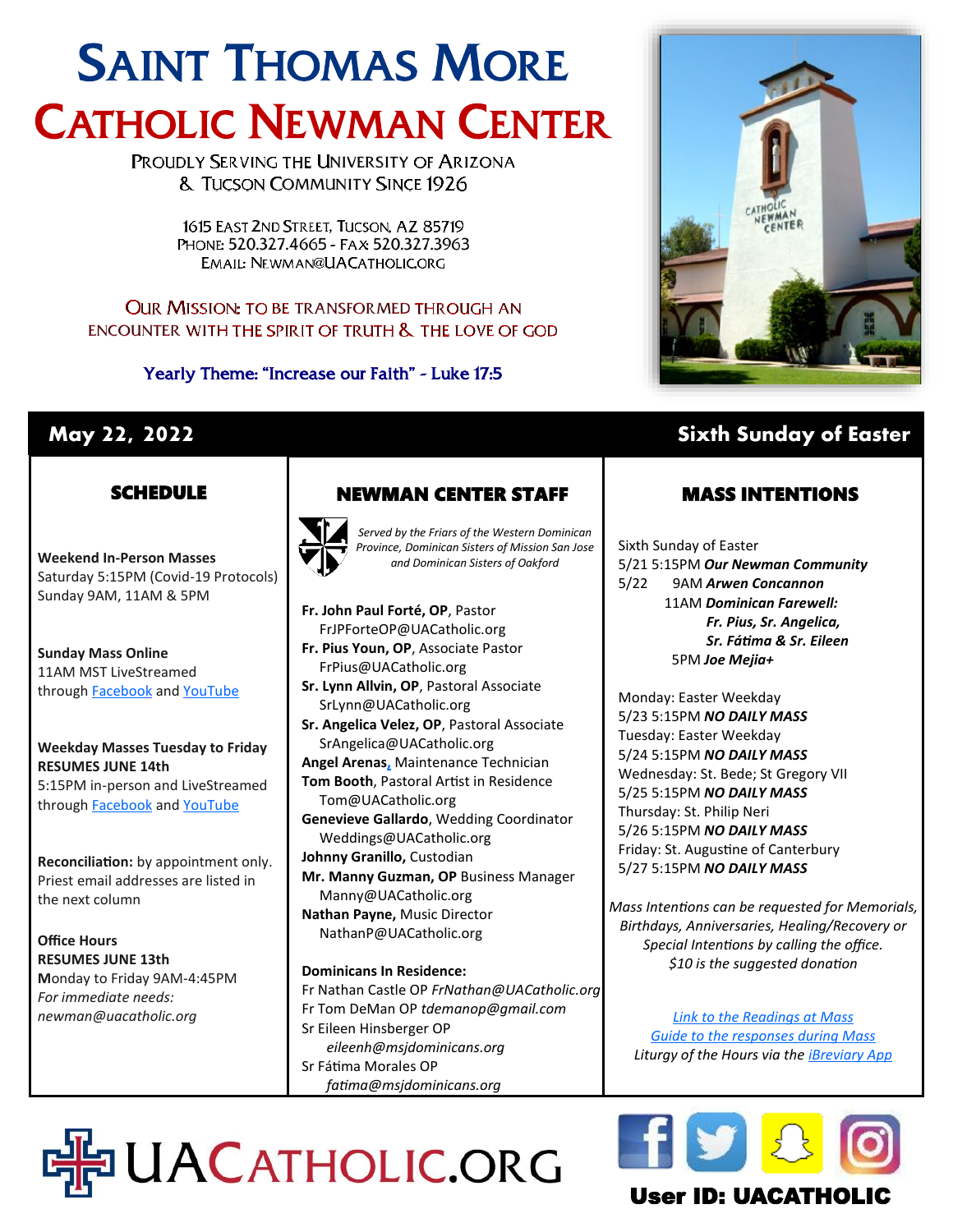## *Fr. John Paul's Spiritual Brew*

e are climbing into the fifth and sixth Sundays of Easter over the next two weeks—can you believe it?!

**W**<br>Following Following these two Sundays we will move into Ascension and finish out with Pentecost. It has been an amazing journey through these Easter readings moving from post-resurrection accounts back into Jesus's long discourse at the Last Supper. What have we learned?

 In the first three Sundays of Easter we have been reminded that Christ has truly risen! Jesus comes through locked doors, fearful hearts, and even doubt and absence. John's Gospel invites us into an upper room with fearful disciples, to an empty tomb with mysterious visitors in white, and to an early morning fishing trip where such a large number of fish is caught and secured that his followers can only say. "It is the Lord! After they celebrate table fellowship over a charcoal fire, Peter is asked to reflect deeply on the meaning of his love for Jesus. It is both a confusing and beautiful moment. Peter in concert with all of us says, "Yes, you know all things and you know that I love you! To which Jesus says once again, "Feed my lambs, sheep, and lambs! Peter and all of us are invited once again to follow Jesus with our eyes, hearts, and minds truly open!

 In the next three Sundays that follow we get to explore how faithful Christ is when we follow him. We are reminded that we are in God's hand, and that there is not a taking out of this divine holding. We are commanded to love one another, as Jesus has loved us, so that all will both see and experience how deep is God's love, and that we have a concrete example to follow in Christ!

 And lastly, that Jesus' departure at the Ascension allows the Holy Spirit, the advocate, to come and to stir us in the ministry of Christ Jesus in the world and universe.

 These Sundays of Easter are meant to "increase our faith" and to allow us to be formed deeply in discipleship. May we continue to breathe in Christ's Easter Peace, and follow the lead of the Holy Spirit who is still guiding us today. Amen!

#### **SUMMER HELP NEEDED AT MASSES**

We are always in need of additional liturgical ministers, moreso during the summer months when many students and resident community members are out of town. To sign up, please contact Sr. Lynn srlynn@uacatholic.org for the steps to get started. We need more Sacristans, Lectors, Eucharistic Ministers, Ushers, LiveStream Team Members. Thanks for your consideration in serving.

#### **DOMINICAN FAREWELL & BLESSING**

On Sunday, May 22nd at the 11AM Mass we are be having a special blessing and farewell for Fr. Pius, Sr. Angelica, Sr. Fátima & Sr. Eileen. A light reception will follow; join us in thanking them for their ministry in our community.

#### **SR. GLADYS ECHENIQUE JUBILEE**

Join us on Saturday, May 28th at the 5:15PM Vigil Mass as we celebrate a 25th Jubilee for Sr. Gladys' vocation as a Dominican Sister of Oakford

#### **SUMMER WEEKDAY CLOSURES**

May 23rd to May 27th May 30th to June 3rd June 6th to June 10th Monday to Friday to allow for staff travel, religious congregation & province meetings and facility repairs

#### **NEWMAN BOOK CLUB**

Meets monthly via Zoom Next Book: Love in the Ruins by Walker Percy Tuesday, June 28th at 7PM Contact Kelly for login info or to get a copy of the book: kellyklovesbooks@gmail.com View previous titles discussed by the Book Club [here](https://www.goodreads.com/group/bookshelf/1128855-newman-book-club?order=d&per_page=30&shelf=read&sort=date_added&view=main)

#### **YOUNG ADULT COMMUNITY**

Small groups are going this summer for young adults ages 22 to 35. The group will also be hosting monthly happy hours & other social events. To get connected, email Kim & Lauren at YoungAdultLeaders@uacatholic.org or fill out [this form](https://docs.google.com/forms/d/e/1FAIpQLSevA_xqqbs5QDDzXLRCyV7jBXYreBKAYDq8RMziPX8UqC2ImA/viewform)

We acknowledge the People of the Land who have dwelt here since time immemorial and continue to live in this place today: Tohono O'odham, Sobaipuri O'odham, Pascua Yaqui and other Native Americans. We give thanks for the original stewards of this land, our ancestors, our elders and all Indigenous People.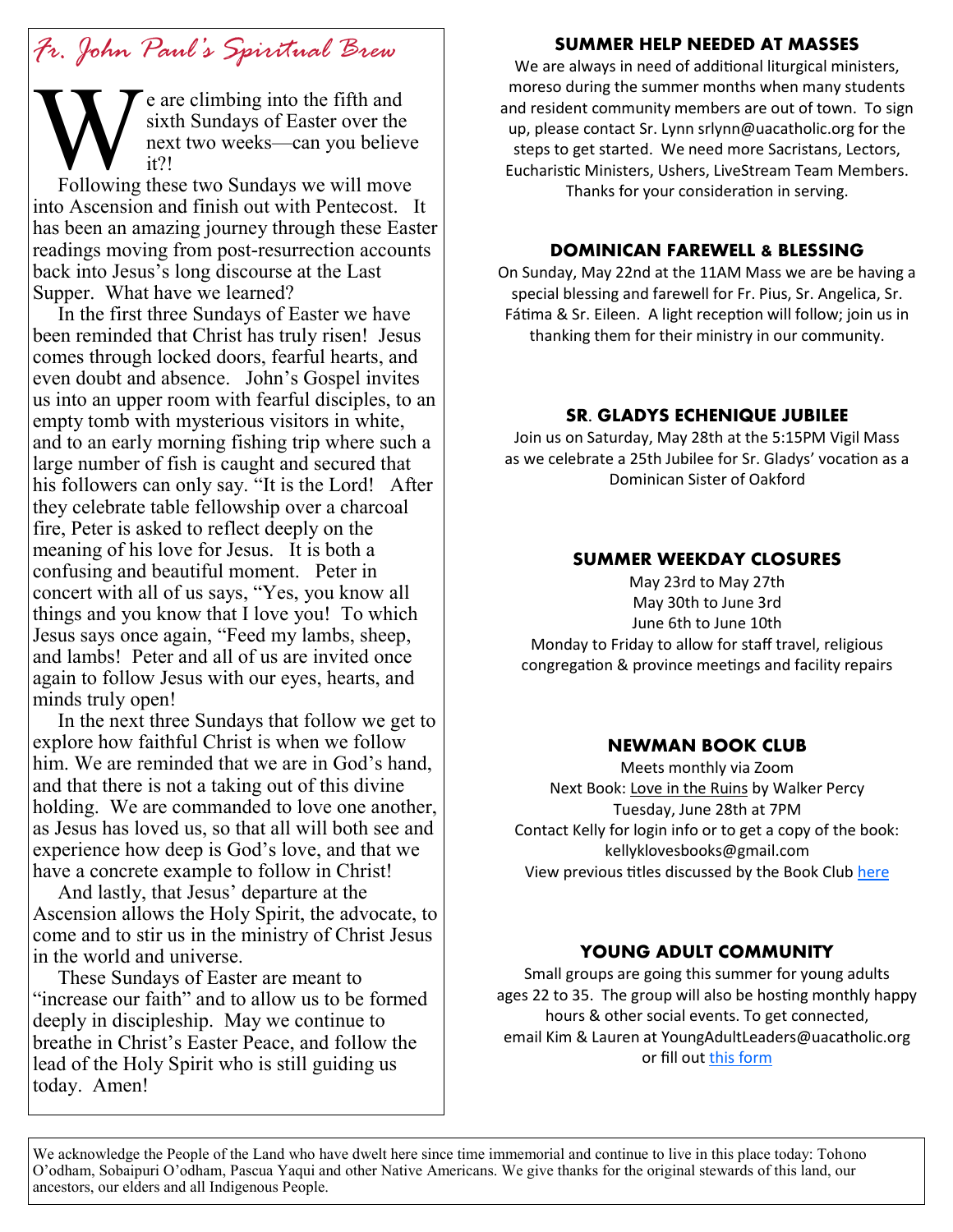#### **GATHER THE PEOPLE; BREAK THE BREAD; TELL THE STORY.**

Have you seen this woman? She has been greeting people at the back of St. Thomas More Catholic Newman Cemter at the 9 am Sunday Mass. She is also present for the daily morning and evening prayer. Or maybe you recognize her from Fr. Tom's Cafe enjoying conversations with students and permanent community members. Her smile and welcoming manner put all who meet her at ease.

Perhaps you remember her from Fr. Albert Felice-Pace's first time as pastor, 90s into the 2000s. Her assignment was from 1998-2002. She fit right into campus life—loved the football and basketball games, helped to bless dorm/apartment rooms, accompanied students on their spring break trip to the Apache Reservation, taught religious ed, attended lectures by notable speakers, regularly worked partime at SSPeter and Paul School working on minor administrative tasks, and created community/FAMILY with her partner Dominicans. Note: this was not her first time in Tucson. In the 1970s, she and 3 other sisters came to earn summer school credits for their California teaching credentials for 3 summers and stayed at the St. Ambrose Convent.



It was here that Sr. Eileen was introduced to another FAMILY who would support, educate, train, and send her out into their schools and beyond! She entered after her graduation from Bishop Conaty High School for Girls. The sisters sent her to Holy Rosary College and the Holy Names University in Oakland. Teaching students in all subjects and being principal was her first vocation. Her many schools extended from San Francisco, south to Garden Grove.

If you see this dedicated woman, thank her for her work this year benefitting us, the Newman FAMILY, and her lifework educating and forming the lives of others. She has quietly, joyfully, lovingly made a difference in all our lives!

COMING SOON, TELL YOUR STORY!



Day of Retreat for Men & Women

Hosted by Vine of Grace Retreat Ministry

Key note Presenter: Jesse Romero - Catholic Lay Evangelist



Saturday - June 4, 2022

Retreat begins 9:00 am Retreat concludes at 5:30 pm

St. Joseph Parish **Healy Hall** 215 South Craycroft - Tucson

[Today we face enormous spiritual and moral challenges and need to be ready and equipped to defend the truth found in God's word and to stand up to the spiritual warfare that confronts us

Jessie Romero is an engaging speaker with a "preaching style that will wake us up" and shares "Catholic teaching that is guaranteed to strengthen, edify and fortify us with a deeper love for God

Join us for this spirit filled day of praise & worship. Holy Spirit power and God's healing touch!

\$25.00 per person will include lunch and retreat materials

Doors open at 8:15 am, Retreat will conclude with Mass. A love offering will be requested the day of retreat. Please refrain from wearing perfume or scented lotion.

For more information on Jessie Romero visit: jesseromero.com You must register to attend! Visit vineofgrace.org or call 520-631-1408

**KNOW THE FAITH DEFEND THE FAITH**